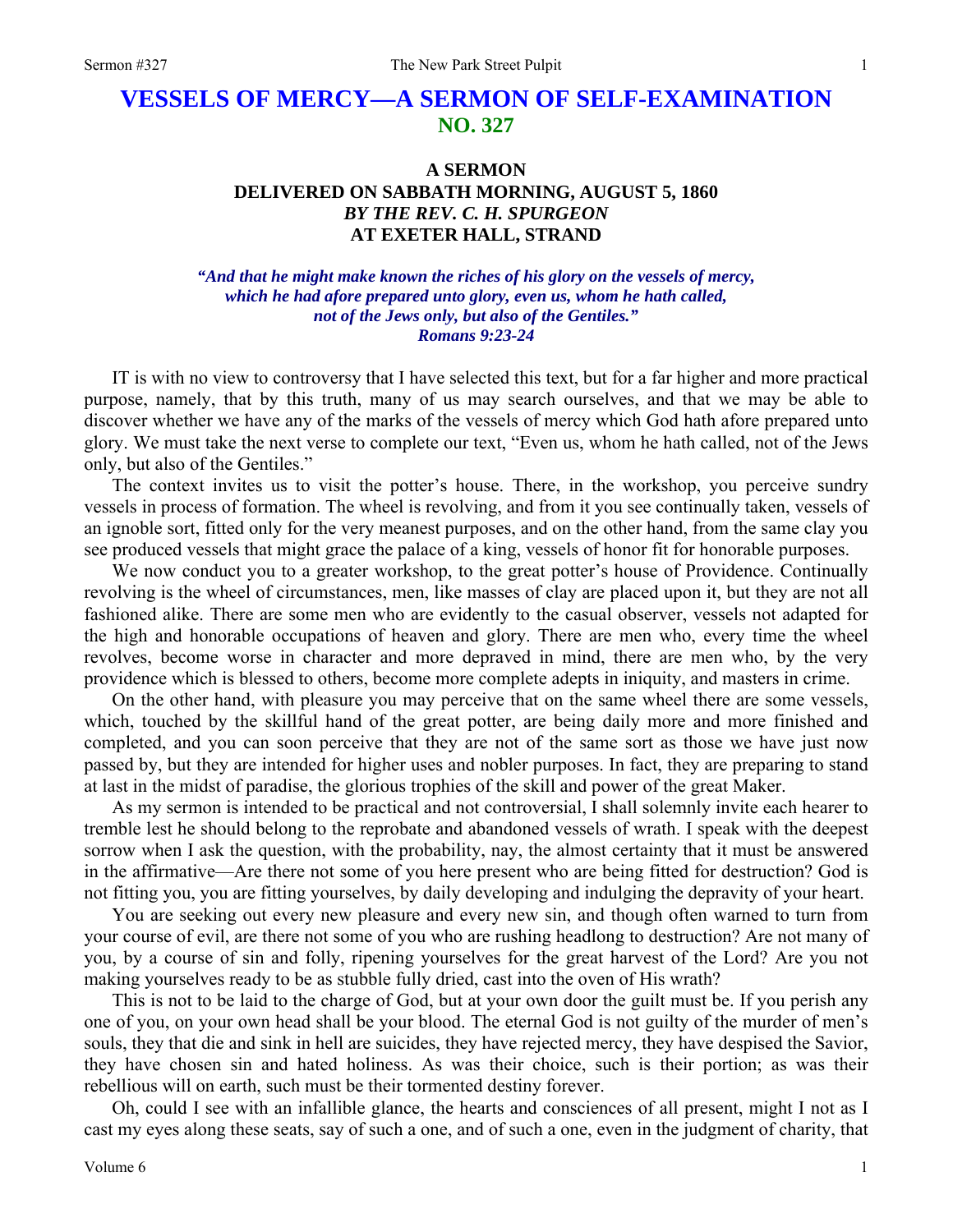man is preparing for destruction, his crimes *demand* punishment, his spirit is of such a character that he *requires* to dwell forever at a distance from God. His will is so headstrong, his intentions so obstinate, his passion so desperate, that everyone may see with half an eye, that he is preparing to dwell forever where bliss, and even hope, are everlasting strangers.

O my dear brethren, what shall I say to you, how shall I preach to you? You are filling up the measure of your iniquity, and preparing with all diligence to be fitting companions for the devils in hell. It needs a tender heart, and an earnest voice, to address such as you are. Permit me to speak to you in the language of Scripture. Why *will* you die, O house of Israel, why will ye hug the pleasures of sin pleasures which you know must be followed by the torments of eternity? Why will you put from you the hope of life? Why will you reject the Savior?

It will be an awful thing, you that are vessels of mirth, when you shall be filled with wrath, you who are now vessels of pleasure and vessels of pride, it will be a dreadful thing when God shall fill you to the brim with misery, and you shall be overflowing with His anger.

Oh Lord, we beseech You, undo the sinner's work. Great Potter, reverse the wheel, re-mold the clay, break You in pieces the old vessel that is preparing to be a drinking cap for Satan, and do You again melt it down and re-fashion it, and bring it forth again upon the wheel, and touch it with Your own hand, and make it yet a vessel for honor, fitted for the Master's use!

And now, I have a more pleasing task of turning immediately to our text, and considering the character of those who on the other hand, are the "vessels of mercy, which he had afore prepared unto glory. Even us, whom he hath called, not of the Jews only, but also of the Gentiles." There are three things we will look at this morning, first, *the vessels,* secondly, *the potter at his work,* and then, *the potter's stamp which is set upon the vessels*—the stamp of divine calling, which marks them as being the vessels of mercy.

**I.** First then, let us look upon the saints of God as here described, under the title of VESSELS OF MERCY.

**1.** And the first thing we observe here is that as vessels of mercy it is distinctly said that they are *made of the same lump* as the vessels of wrath. The same piece of clay from which the vessel of wrath is fashioned may be used by God to also make a vessel of mercy.

Oh, dear brother! you who have hope of heaven hereafter, and a foretaste of it even now, look back to the hole of the pit whence thou wast digged, to the miry clay whence thou wast drawn! There was nothing in you by nature better than that which is found in any other man.

You did lie in the impure mass of fallen creatureship, and if God has made you a vessel of mercy, it was not because there was anything in you that could merit esteem, there was no fitness, no natural adaptation in you to become what you are, you are a miracle of His love and of His distinguishing grace. Had He left you to yourself, you had been as base and vile as others in your life, you had been as despairing and as Christless as others in your death, you would have been as surely damned in eternity as the man who has descended into the pit, red with the blood of many a murdered one.

Remember, you were in the loins of Adam, in the loins which begat a Judas, you are a son of the same mother Eve, who conceived and brought into the world Cain the murderer, and of Demas who forsook the Lord, and of Judas who sold Him for thirty pieces of silver. You know too, in your own experience, that your temper is as evil, your disposition as vile, and your tendency as hellish, as that of any man who has perished upon the gallows tree.

If there be a difference in you, the difference is of grace and not of nature, for this very morning you have had in your own soul a proof that you are taken from the old block, and are but a shred from the leprous rag of fallen humanity.

My dear hearers, have you learned this truth in your souls? I know there are some who will not believe that they are depraved, they cannot be brought to think that they are as fallen as the worst of men, but they set themselves up with pride, pretending to believe that there is something in them better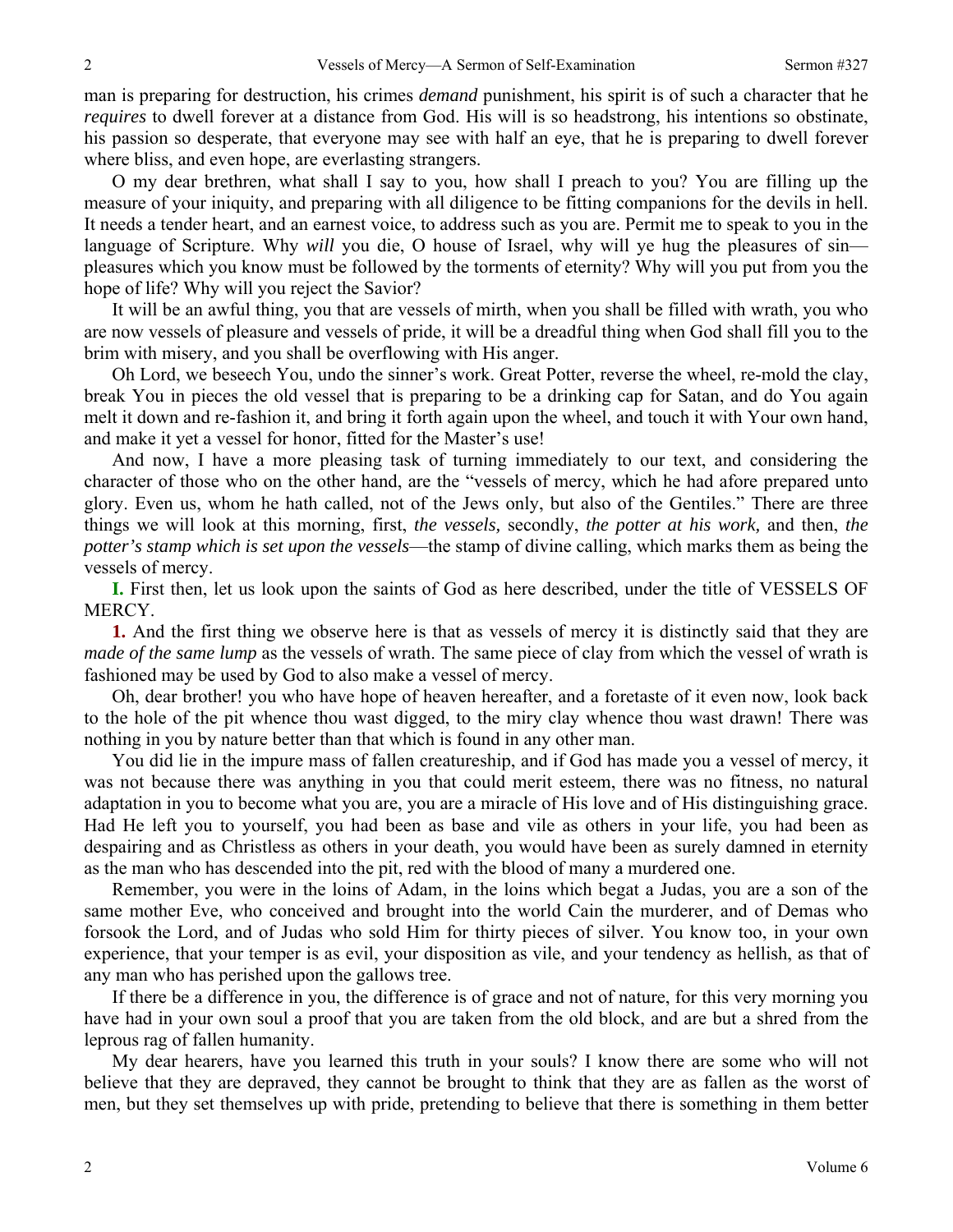than is to be found in the criminal or the profligate. I give you but little hope that you are a child of God if you have never learned this truth.

I find that God's elect here are of the same lump as the chief of sinners, and if you are of a different lump it augurs that you are not one of the chosen people of God. All God's people must learn, as surely as ever grace teaches them, that they are vile. Christians may differ in a thousand doctrines, but they never differ in this one point. We all believe, and we are all constrained to confess, that our nature is vile from its original—evil, only evil, and that continually.

If there be any good in any of us, we all acknowledge it is the work of divine grace, and not the fruit of creature strength, nor an emanation from our depraved hearts. I pray God that you may learn this lesson, and if you have learned it, let it not discourage you, but rather give you hope. As you look upon yourselves and say, "I see that I am of the old stock," lift up your eye to the God of all grace, and cry, "O great Potter! though I be of the old clay, yet fashion me by Thy grace, and make me a vessel of mercy prepared unto glory."

**2.** Further, it appears both from the text and the context that these vessels of mercy were as much as any other portion of the clay, *entirely in the potter's hand*. Had the potter willed to leave that mass of clay alone, and let it revolve upon the wheel untouched by His gracious hand, or surrendered to the tools of Satan and his craft, if, I say, the great potter had left you or me who are vessels of mercy to ourselves, we should have been vessels of wrath most surely.

JEHOVAH might have done this if He had willed to do so, and there would have been no power in us to fit ourselves for heaven. Hell's thistles grow self-sown, but God's wheat needs a husbandman. Vessels of mercy fit themselves for destruction, but grace alone can prepare a soul for glory. There is no reason in the world why any man should be saved apart from the sovereign and distinguishing grace of God. If the Lord had permitted the whole human race to perish He would have been infinitely just, and throughout eternity the angels must have hymned Him in songs of adoration.

If He had chosen to spare a few of mankind, the sparing of but a few would have been an act of surprising mercy, and mercy and judgment would have constituted the two elements of the eternal song. Inasmuch however, as He has taken so much of the clayey mass, and has been pleased to make vessels of mercy innumerable as the stars of heaven, unto His name be all the glory forever and ever.

Take heed that when you think of the number of the redeemed, you do not mar the idea that God is a sovereign still. Had He saved but one, you would have said it was an instance of absolute sovereignty, though He has saved tens of thousands the sovereignty is just as absolute as it was before. Had the Lord left you to become all that your evil nature and Satan could have made you, you could not have murmured. If He had permitted you to go on in your drunkenness without sending the Gospel to you, if He had allowed you to reject that Gospel as you would have done unless He had constrained you to receive it, you could not have impugned His justice, even though you might have murmured at it.

You have been made what you are, not as the result of any compulsion of merit demanding a debt from the Lord, nor by any effort of your own, but you are what you are as the effect of the sovereign discriminating love of God the Father in Christ Jesus our Lord.

Now let me ask my hearers again, have you learned this truth, have you learned how entirely you lie in God's hand? Have you ever been brought my hearer to believe, that if saved it must be *His* will that saves you, though if lost it is *your* will that damns you? Have you ever been stripped so naked, so thoroughly naked, that you have said, "I have no claim upon God. If He saves me, it must be mercy, pure mercy, unmingled mercy"?

Oh! if you have never been brought here, I tremble for you. I pray the Lord to bring you to this spot, for it is the very threshold of the door of grace, and when a man is brought here, he is not far from the kingdom of God. Be it so with each of us, that we may acknowledge the sovereignty, and then admire grace in the sovereignty.

**3.** But to proceed. The text speaks of God's chosen ones as being "vessels." Now as we all know, *a vessel is nothing but a receiver*. A vessel is not a fountain, it is not a creator of the water, but a container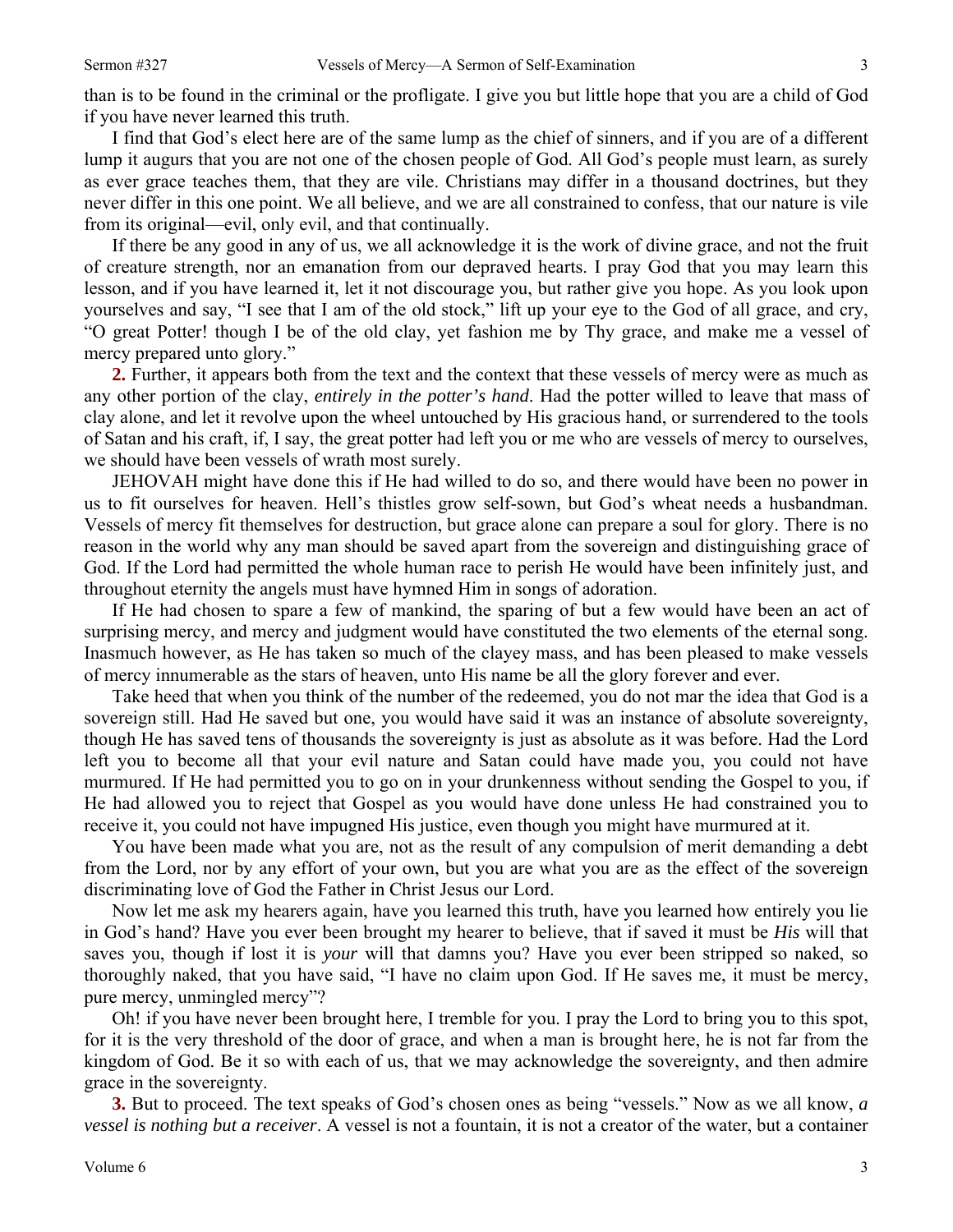and holder of that which is poured into it. Such are the redeemed of God. They are not fountains by nature, out of whom there springs up anything that is good, they are simply receivers and receivers only. At one time, they are full of themselves, but grace empties them, and then as empty vessels they are set in the way of God's goodness, God fills them to the brim with His lovingkindness, and so are they proved to be the vessels of His mercy.

Sinner! remember all that God asks of you in order to your salvation is that you would be a receiver, and this He gives you—even the power to receive. You may receive from Him who gives all. He asks you not to do anything but to hold out your empty hand and take all you want. He does not ask you to come with your mouth full as one that is fat and filled with bread, but to open wide your empty mouth and He will fill it with His salvation. He does not bid you store your granaries and become rich, but He bids you simply confess your poverty and open the doors of your empty chambers that He may pour you out a blessing such as you shall scarcely find room to receive.

The elect of God, to repeat again my text, are vessels and vessels only. They may as vessels afterwards give out to others, but they can only give out what God has put in them, they may work *out* their own salvation with fear and trembling, but they cannot work it out unless God works *in* them both to will and to do of His good pleasure. They may run over with gratitude, but it is only because God has filled them with grace, they may stream forth with holiness, it is only because the Lord keeps the supply overflowing. They are receivers and receivers only.

And now let me ask, have you ever learned this truth my hearer? Have you come to live as a receiver at the hand of God? Have you stood at mercy's gate as a ragged beggar crying for his bread? Have you ever been compelled to say,

### *"Nothing in my hands I bring, Simply to Thy cross I cling"?*

In God's name I assure you, if you have never become a vessel of mercy, if you have never yet been willing to take from God instead of giving of your own doings to Him, if you are not willing to be a recipient of His gratuitous goodness, you are a total stranger to everything like the Gospel of Christ. The Romanist who brings his prayers, the formalist who brings his ceremonies, the hypocrite who brings his profession—all these men have mistaken the Gospel.

The Gospel is a scheme not of giving to God, but of taking from God. It is not of bringing something to the Eternal JEHOVAH, but it is taking from His fullness, drinking from His well, receiving from His storehouse. You have not yet begun to spell out salvation unless you have learned first of all that you can do nothing and be nothing, except God makes you something and enables you to do something in His cause.

**4.** But furthermore and lastly upon this first head, the children of God are called vessels, but they have this added by way of distinction, they are *"vessels of mercy."* In order that they may be vessels of mercy it is certainly necessary that they should be *sinful* and that they should be *miserable*. Pity may be given to the miserable, but mercy must be bestowed upon the sinful.

For a judge to talk of mercy to those who never had offended would be to insult them, and for the philanthropist to offer pity to the man who knows no sorrow, would be but to mock him. The only qualifications that a man can have for being a vessel of mercy, are the qualifications of being sinful and of being sorrowful—two qualifications, which I doubt not many of you now possess, although because you have them, you think that you never can be a child of God.

O rejoice in this thought, that in order to being filled with grace the qualification is emptiness, in order to being clothed with righteousness, the indispensable qualification is nakedness; in order to being washed in Jesus' blood, all that is wanted of you is that you should feel your need of that washing. The redeemed of God are not vessels of merit but vessels of mercy, they are sinful men and women who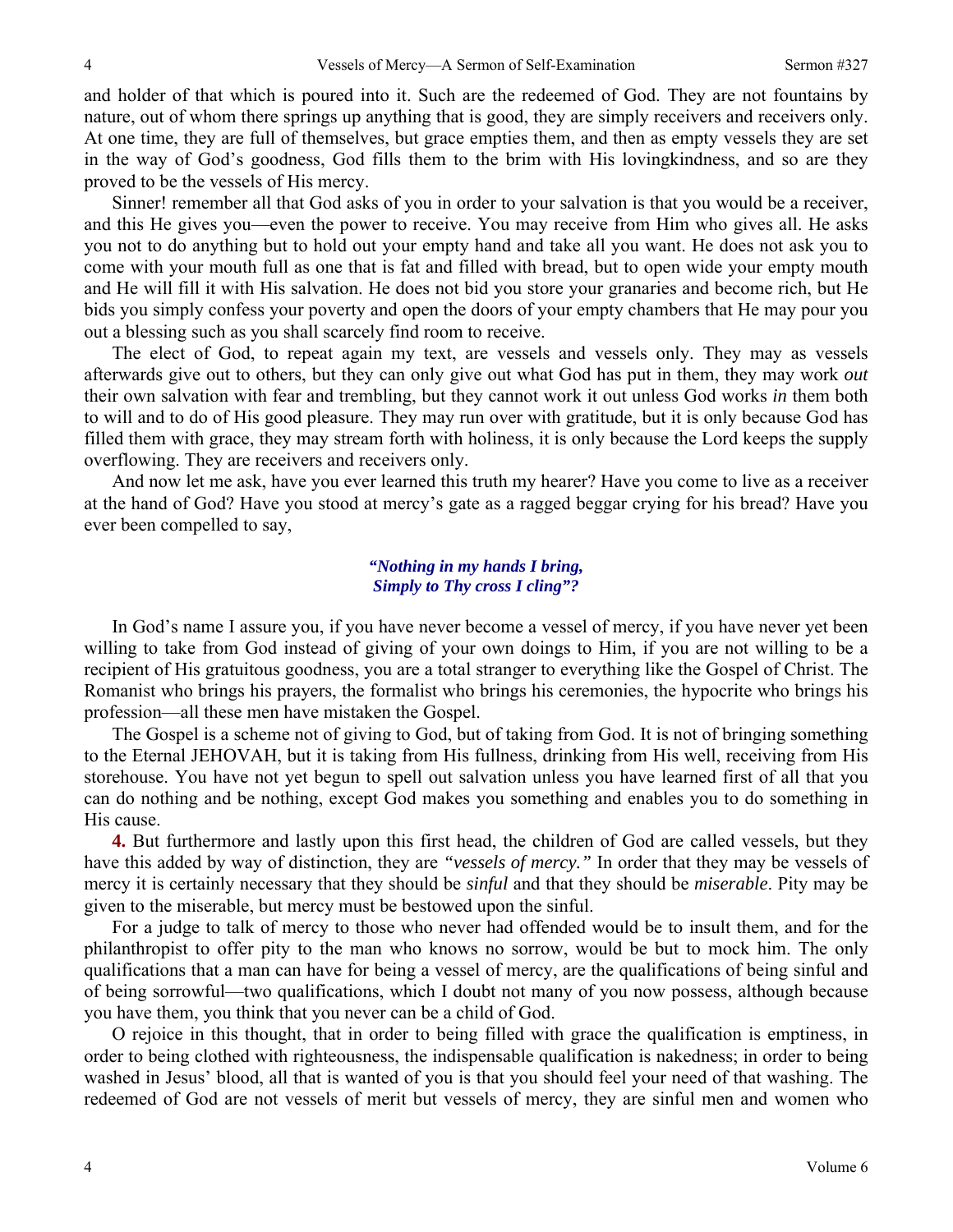have felt their sin and have mourned over their iniquity, and have hence become sorrowful and miserable. Then it is that God shows to them that they are vessels of mercy.

If I could wander through this hall and read each heart, I should find some, I doubt not, who have come here saying, "I am the chief of sinners. I feel that if all the world were saved there is no room for me, for there is not one good trait in my character, my sin is so aggravated, I have heard the Gospel so often and yet I have rejected it, conscience has stirred me so many times, and yet I would not listen to its admonitions. I am sure, I am certain, that I am in the most hopeless plight, and I am fearfully miserable upon this account. Oh! that there were mercy to be had in heaven, and that God would have pity upon such a one as I am!"

Soul, soul, there is comfort for you in this text. Have I not told you, and do you not believe it, that the vessel must be empty before it can be filled? And you are empty. There is hope then that God will save you. The vessel must be black with sin before it can be washed with mercy. And you are black. There is hope then, that you shall be cleansed. A vessel must be filled with misery before it can be filled with mercy, you are filled with misery, and full of sorrow.

Oh! be of good cheer, bring this vessel of yours, full of misery though it be, and empty it all at the foot of the cross, and I tell you sinner, my words are true, He will fill your vessel with the richest mercy that ever He gave to the brightest of His saints or to the boldest of His apostles.

What a glad and joyous hour it is, when God for the first time fills the vessel with His mercy. My soul cannot help going back to the hour in my own experience, when the first flood of mercy brimmed this poor empty vessel. Filled to bursting with wormwood and gall had that vessel been for many and many a day. Often had it seemed as if the vessel must be shivered with the workings of inward sorrow, but at last the hour had come, JEHOVAH said, "Look unto me and be ye saved all the ends of the earth." This eye looked, this heart believed, and in a moment that vessel, emptied of self and emptied of misery, was plunged into the sea of mercy and fully submerged.

I thought I should have a little hope at first, and then a stronger confidence, but no, my sun arose in the fullness of His strength, the stream came not by slow degrees, but in an instant was the vessel covered, swallowed up, and lost in joy and love. The gladsomeness of that hour I can remember, but I cannot tell. Then I knew my sins forgiven, I could dance for mirth. Then I knew my name inscribed in the Lamb's fair Book of Life, and nothing that earth could have afforded could give a drop of joy that was comparable to the bliss of that hour.

Oh! may it not be so with some of you this morning. Men, brethren, fathers, mothers, and sisters may it not be so with you. Turn, I beseech you, your tearful eyes to Jesus hanging on the cross, and it shall be so now. Come, bring your empty vessels, for the fountain flows. Break not your pitcher with despair, but come and fill it with the hand of faith. There is room for you here at the marriage feast, you shivering beggar, clothed with the rags of sin, come, the voice of mercy bids you, the arms of Jesus are outstretched to woo you, you are not rejected, mercy's door is not shut, come and welcome.

It is the eleventh hour—the twelfth hour, though it has struck on earth, has not struck in heaven there is time yet, your noon-time of mercy is not passed. The hour of grace still lasts, and even now you may read your name as a vessel of mercy fully prepared unto eternal glory.

**II.** We have cast our eye upon the vessels, let us now pause a little while and see THE POTTER AT HIS WORK.

When a potter is about to make a vessel you must not imagine that he takes up the mere clay and puts it on the wheel and then leaves it to chance as to what shall be made of it. No, he has *his plan*. Before he sits down to the labor, he knows what kind of vessel he is about to make.

So it is with our Divine Potter who is in heaven. He takes the poor sinner as a mass of clay, He puts him on the wheel, and as that wheel revolves the Potter looks and sees in that clay a future something which does not appear to the vessel, but which only appears to the great Workman's eyes. We may truly say of each of us who know the Lord, that "It does not yet appear what we shall be," and what we shall be will never appear until we shall see Christ as He is, and be like Him.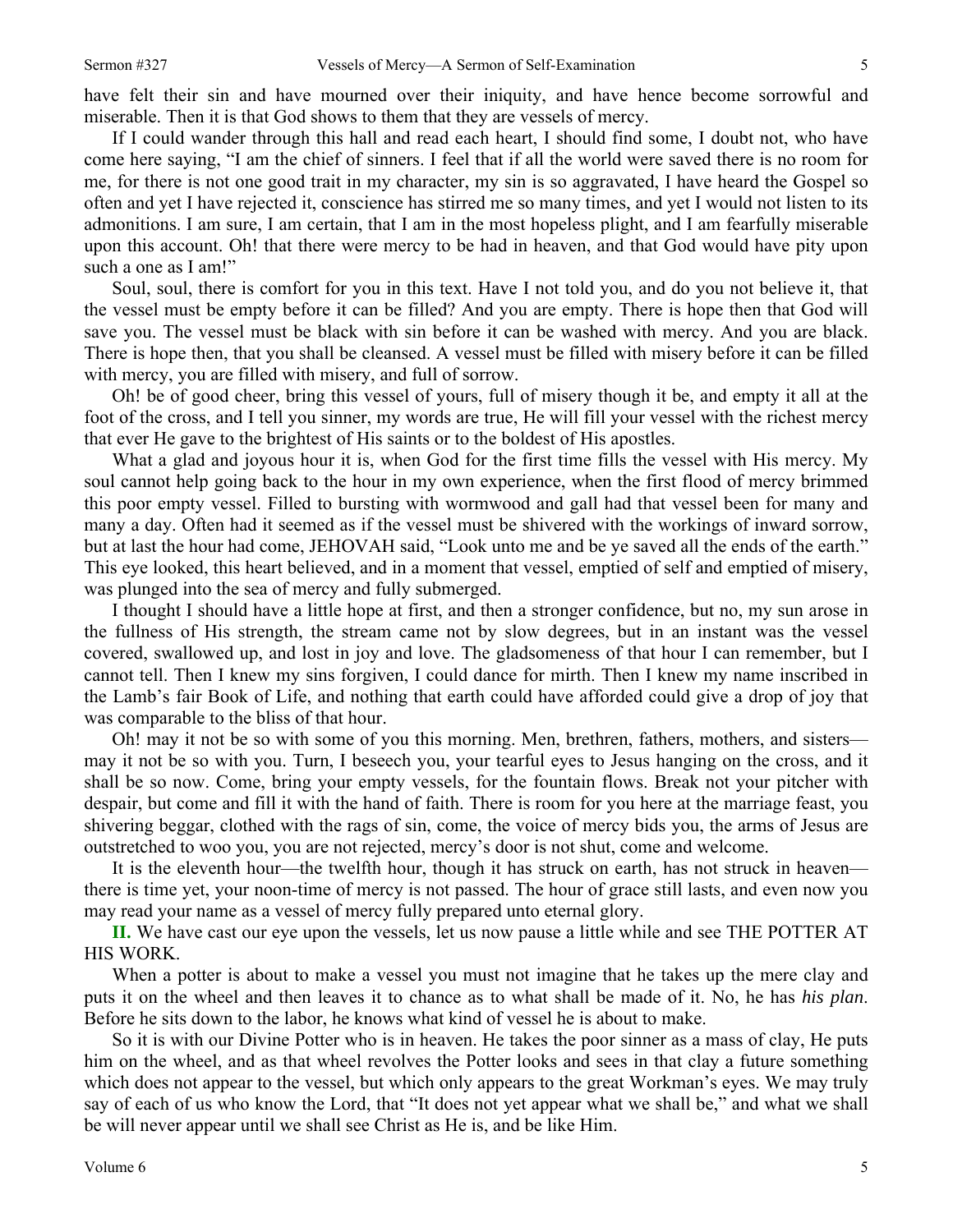The Potter however, knows what we are to be. Our Father who is in heaven will not be deceived at last as to what He will make of His people. He has a plan, and that plan I think I may read to you in these few words—"He will present us without spot or wrinkle, or any such thing." Sweet and blessed consideration!

God intends to make of every sinner that believes on Him a spotless, perfect vessel, full of glory. He does not intend to leave a single sin unpardoned, or to let a single evil principle remain in your soul. He means to tear up your iniquity by the roots, and make us totally free from the very being and indwelling of sin. He means to wash you so completely in the blood of Christ, that both the power and the guilt of sin shall all be taken away, and He means as the completion of all to make you in the image of Christ Jesus—as fair and lovely as that spotless and perfect Lamb of God.

Oh! Christian, does not this rejoice your heart—you shall yet be like Christ. Oh! sayest thou, "I am as much like the devil sometimes as I can be, and I often have to mourn that there is so much of the old Adam in me"? Yes, but rejoice, it does not yet appear what you shall be. Every mark of Satan shall yet be put away from you, every tinge of the old depravity shall yet be cleansed, and when you shall be taken into heaven as a vessel thoroughly finished, you will be a theme of wonder to all the angels and the glorified spirits, who shall gather round about you to see the matchless skill and grace of God as it is manifested in your character and in your nature.

The Lord grant that we may ever have an eye to the great plan of the Potter, so that when sharp afflictions make us whirl upon the wheel, we may rejoice that the plan is being accomplished and that we shall come forth perfect from the hand of the Maker.

And now while we are stopping here to notice the Potter at His work, having glanced at the plan, let us observe that like every potter He first of all makes *the outlines in the clay*. You may have seen the man at work executing designs in glass. Perhaps at the very first moment you may form a rough guess of what the whole thing is to be, though the ornament and elaboration which constitute the main part of the beauty you cannot yet discover.

Certain it is, that the moment a man begins to be prepared for heaven by the grace of God in his soul, you may see the outlines of what he is to be, although it is but the bare outlines. Shall I tell you what those outlines are? There is first of all in him—faith in Christ, a simple, childlike trust in Him that did hung upon the tree. There is next in him another mark of the Potter's hand—that is love to Christ—a love that is strong as death, though sometimes it seems to be feeble as a worm. There is in him also a hope that maketh not ashamed, and a joy which makes glad his countenance.

It is but the bare outline, as I have said, for the glory which excels is not there. The vase is only in its embryo, but yet sufficiently developed to give a prophecy of its finished form, but as for the pictures that shall be inlaid, as for all the divers colors that shall be spent upon it, you cannot guess as yet, nor could you, unless you could climb to the Potter's seat and see the plan upon which He looks as the clay revolves upon the wheel.

Dear brothers, sisters, have you anything in you as yet of the great outlines? Can you say in truth, "I do believe on the Lord Jesus"? Fear not then, my hearer, you are a vessel of mercy, not a finished vessel, but one that shall be finished. Can you say,

### *"O yes, I do love Jesus, Because He first loved me"?*

If that be true, you are not yet what you shall be, but you are a vessel of mercy for all that. And does your hope sometimes tell you that through Jesus you shall stand among the glorified? Then be glad, the Potter has begun with you and He will never leave you. He mars no vessel on the wheel, or if it is marred He will remake. He casts not away the clay which He has once taken in His hand. He will complete what He has begun. He knows no failures and no disappointments. You shall yet be all that He would have you be, and filled with glory you shall glitter in heaven at last.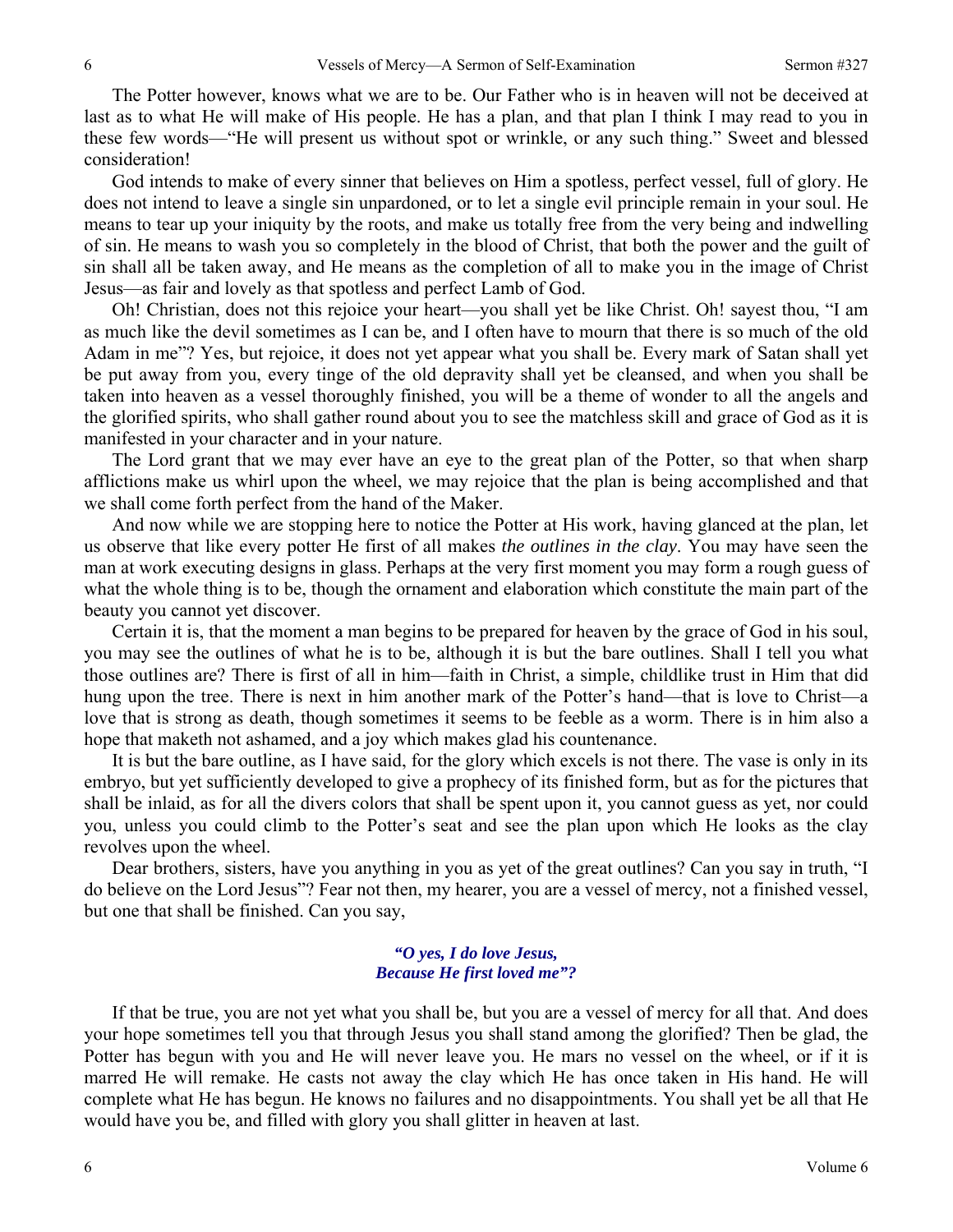But to proceed—as the Potter goes on with His work, you may perceive *the gradual completion* of the article which He manufactures. And so, dear brethren, if you be vessels of mercy, there will not always be in you the bare outline, but as time goes on there will be some of the beautiful lines and filling-up.

It is always a joy to me that such a large proportion of grey-headed Christians always attend here, and it is a theme of wonder also as well as of joy, because I can scarcely understand what they can learn from *me*. The Lord must have taught them so much more in these many years, He must have been engraving them, and using the tool of affliction upon them so long that they must be getting ready, they must be getting nearer to that glorious readiness which prepares the people of God for entrance into eternal life.

I am not among those who think that a Christian is a thing that stands still. He is a vessel, but is a vessel on the wheel; he is clay, but he is clay in the Potter's hand gradually being formed. I should question whether there is any of the life of God in a man if that life does not germinate and grow, for life is a thing that will grow, and you cannot prevent it. You may seek to bind up the branch of a tree or to restrain it, but if it cannot grow in one direction, it will in another, if it cannot swell in one place where you have bandaged it, although it will often burst the tightest bond you can put around it, if it cannot swell there it will surely grow somewhere else.

So is it with the life of God in the Christian—it will grow. The Christian will be getting more and more like his Master. You sometimes seem to think you are going backward, yet if you are the children of God, there is a constant going forward after all. There may be occasional backslidings, but the tenor of your life will be progress. You may slip, ay and fall, but still "Onward" will be the true motto of your course.

You will be progressing in the divine life, and I do not think brother that you are a vessel of mercy, if after twenty or thirty years of union with Christ's church there has been no growth in you, if you do not know more of your Lord's faithfulness, if you do not feel more of your own weakness and depravity better, if your faith has not become more unstaggering, and more confident in Him who is faithful and true, if you have not more longings after Him, and more will to be spent in His cause, I should begin to question whether you are a vessel on the Master's wheel.

I do not think He would lose five and twenty years over you, that He would let you be spinning round on the wheel of providence all that while and yet never have touched you, and never have made you more meet to be a partaker of the inheritance of the saints in light. In fact, it is just this growth of grace that is one of the evidences of life, and though you may not be able at all times to discover it, yet it is there. If you are a vessel of mercy you are getting nearer towards completion, nearer to the day when with everlasting songs you shall be presented before the Father's face.

Oh, brethren, if we can only see here on earth, vessels getting ready for perfection, and if those vessels have so much beauty in them as the children of God really have, what must they be when at last they shall be finished?

JEHOVAH, how glorious shall be Thy workmanship in this Thy second creation. If this world be fair, how much fairer shall the new world be. If in this Thine old creation, Thou hast made such beauties that the admiring angels may come down to view them, and the morning stars may find in them subjects for song, what shall Thy new creation be.

If that rough work which Thou didst but speak from Thy mouth, be so marvelously beautiful, what must be that work to accomplish which Thou hast sat down to the potter's wheel, to perform which Thou hast shed Thine own blood, and to perfect which Thou hast not spared the treasures of heaven, but emptied them out that Thou mightest complete those vessels which shall be for Thy glory?

Oh, the songs! oh, the hallelujahs that shall greet JEHOVAH's workmanship, when all shall be completed, when all the vessels shall be brought home, when heaven's tables shall be loaded with the richest of all ware, when souls shall be filled with the red wine of bliss, and all the glorified shall rejoice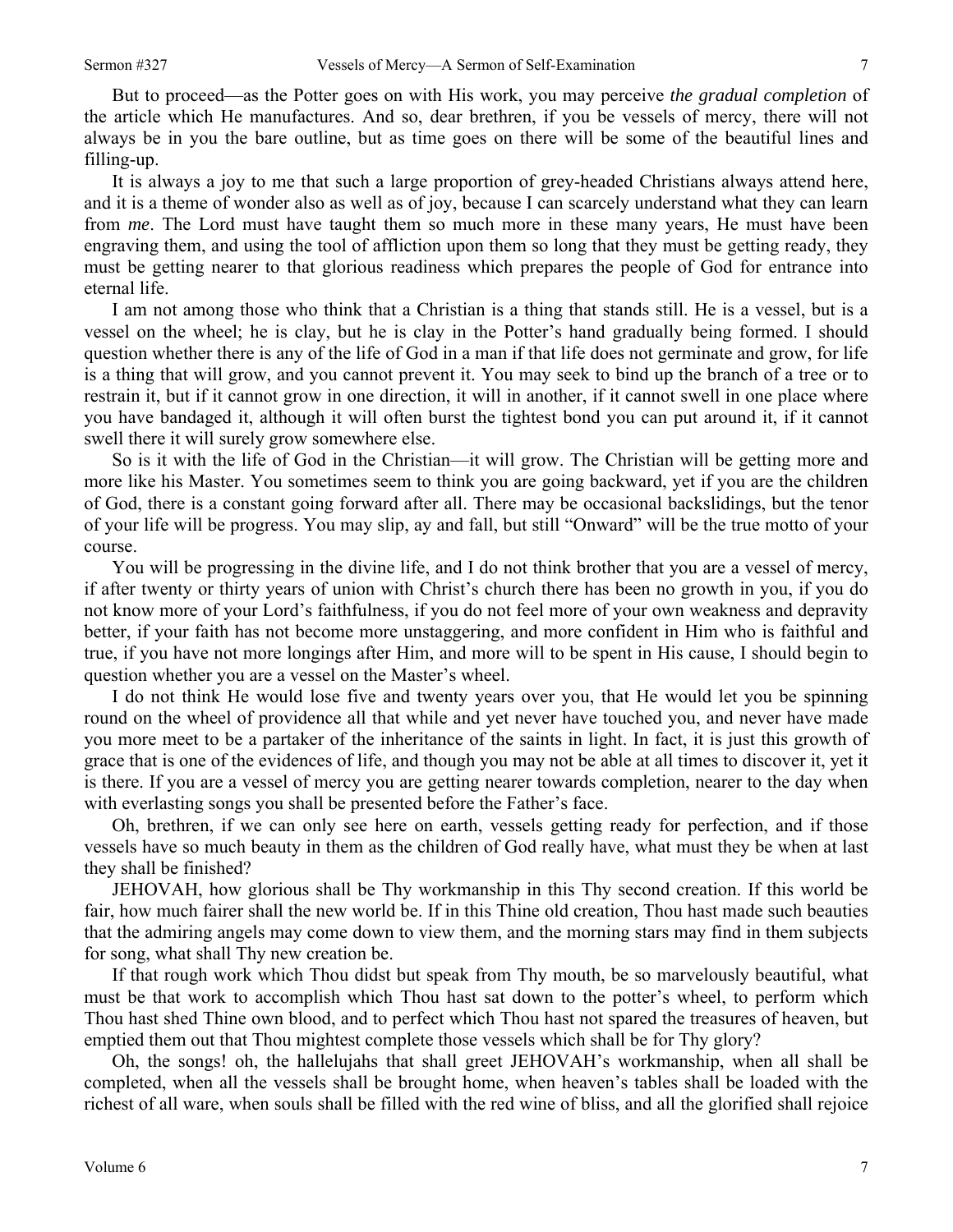in God. What songs, I say, what hallelujahs shall make the courts of heaven echo and re-echo throughout eternity forever and ever.

**III.** And now, I shall come to my last point, upon which I shall be somewhat brief, but I hope, thoroughly in earnest. The last point was THE POTTER'S MARK UPON HIS VESSELS.

In all manufacturing of costly wares, there is always some trademark peculiar to the firm that has manufactured the article—a mark which is not to be imitated, and without which no vessel is the genuine production of the professed maker. Brethren, *you* may know today whether you are a vessel of mercy, you may know by the Master's mark upon you.

That mark, the apostle tells you, is *calling*. Have you been called? If you are called you are elected. Has divine grace called you out of darkness into the marvelous light? If so, it is not a matter of question as to whether you are ordained to eternal life. You may rest assured that, without a doubt, your name was in the Lamb's book of life from before the foundations of the world, if you have in time been called from sin unto righteousness.

Mark then, the distinguishing mark of the great Potter upon His vessels of mercy is effectual calling. And I would here remark that that is *a mark which no man can put upon you*. It is one which God alone can impress. We can call you, but we cannot call you *effectually*. The earnest minister may cry aloud and spare not, and bid sinners come to the marriage supper of the Lamb, but it is in vain calling to deaf ears, and such are the ears of all men by nature.

The Lord alone can so speak that the deaf, nay, the dead, *must* hear. Have you ever, then, felt a calling which is not of man, neither by man? Has the voice of mercy ever spoken to your soul and said, "Come to Jesus"? and has it so spoken that your heart has said, "Thy face, LORD, will I seek"?

Oh, my dear hearers, you have been called times enough by me, so many times that if you perish, your blood must lie at your own door, God is witness that over the most of you these eyes have wept many and many a time. The Lord knows how earnestly I have called to you, how I have pleaded with you as though it were my own soul that was at hazard, and as though I pleaded for my own life. If you have rejected these callings, be prepared to answer for it at the last great day.

But alas, these callings you may have, and they may only sink you lower than the lowest hell. Have you ever received the irresistible calling of the Holy Ghost? Has He said to you, "Mary," and have you said, "Rabboni"? Has He cried to you, "Zaccheus make haste and come down," and have you come down and received Him into your house. None but a call from Christ's own lips shall ever compel such stubborn hearts as ours to follow Him. Have you had that call, for if so, you have the mark of the Potter upon you. You are not a vessel of wrath fitted to destruction, but a vessel of mercy prepared unto glory.

I would further remark, that as this is a mark which no man can put upon you, so blessed be God, it is *one which no man can take away from you*. If God has called you, that calling is without repentance, God will not repent and take back the gift which He has given you. If He has called you by His grace to repentance, He will call you to faith, and then from faith to love, from love to patience, and to hope, and onwards till at last He whispers, "Come up hither," and He calls you unto glory.

I do not believe in that Gospel which teaches that a man may be effectually called and yet may perish, that a heart may be thoroughly renewed and yet may go back to its old state, that in fact God's work may melt away like "the baseless fabric of a vision," that His new creation is but froth and foam, that it only lives by the will of a creature, and it dies if that creature has a will that it should do so. Nay, my brethren, if the Lord has put heaven's light in you once, it is there forever, and not death nor hell can quench it, but in your soul it must and will burn.

"Ah!" but says one, "if I indulge in sin." Yea, but you shall not indulge in sin, the Lord will preserve and keep you so that the wicked one toucheth thee not. "But if I go back and sin as I used to do." Ay, but you cannot do it, that grace which has changed your nature will hold you to the end, you shall walk in the light till you come to walk in glory. "Thy path shall be as the shining light which shineth more and more unto the perfect day," and if you go back, we will say of you, "He went out from us because he was not of us, for if he had been of us, he doubtless would have continued with us. The dog has returned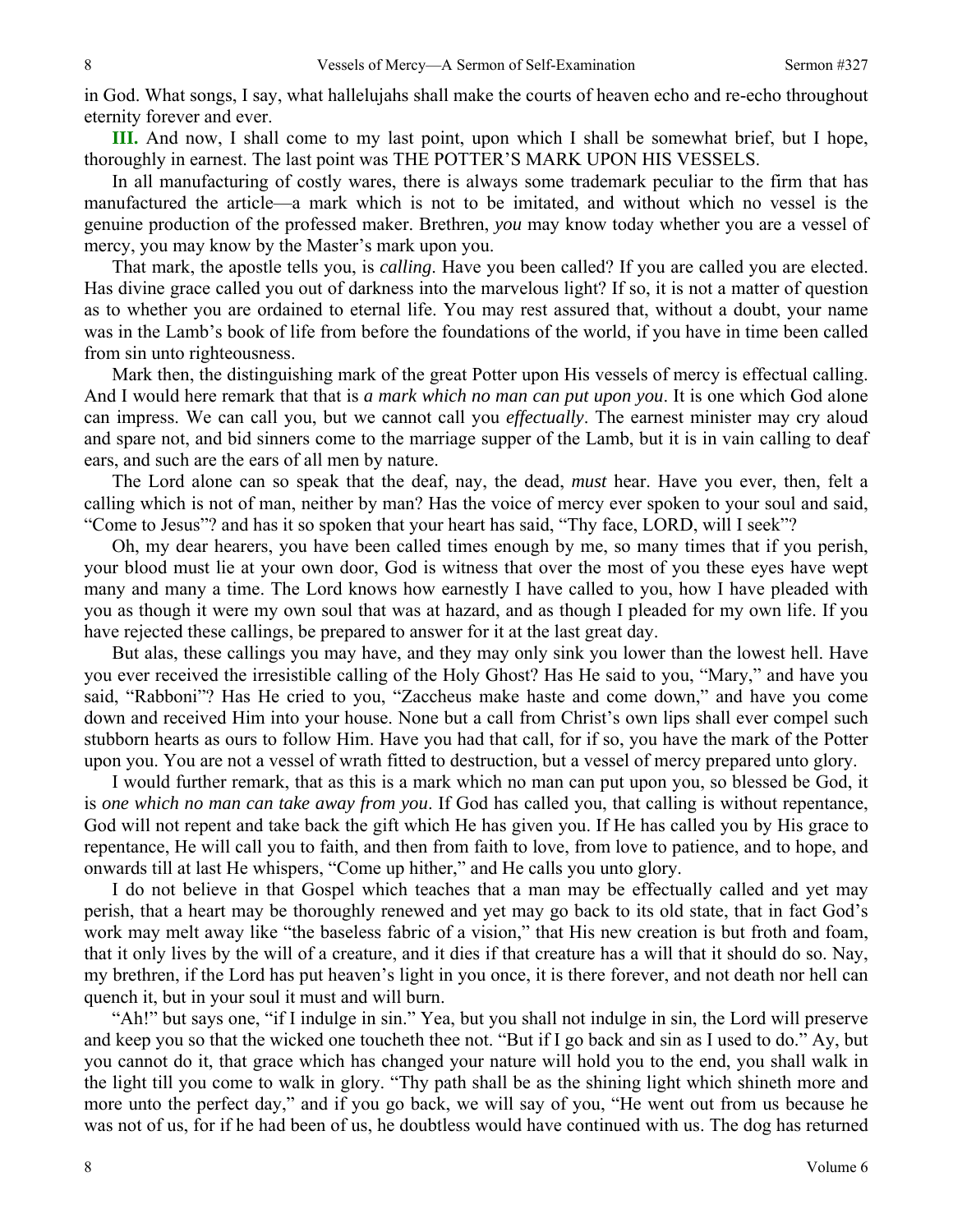to his vomit, because he *was* a dog, and the sow that was washed has returned to her wallowing in the mire, because she *was* a sow."

But had the natures been changed they would never have returned to their old propensities, had they been made new creatures in Christ Jesus that new creation could never have been undone, God's tapestry could not have been unraveled. His work could not have been consumed. It is eternal and must abide, it must last even to the perfection in glory. Be of good cheer then, if the Lord has put His mark upon you, the devil cannot wash it out.

And then to conclude let me remark, if you have had the seal of calling put upon you, that seal is sure and certain. There never was a man yet called out of darkness into the light by mistake, there never was a man who repented and then found he was not an elect one. Never a man went to Christ and then found he had not a right to come, and must go back. "Whosoever cometh unto me I will in nowise cast out."

God has never made mistakes in the callings of His grace. The right man is called at the right time and the right place, he goes to Christ and finds that what is a fact in time was a purpose in all eternity. Between calling and election there is an indissoluble union. If you have the link of calling in your hand, depend upon it that it is fastened, though you cannot see it, unto the other golden link of divine decree.

You could not have come to Christ unless the Father had drawn you, and the Father would not have drawn you unless He had intended to draw you, and that intention is election's decree. Be you then, quite certain that if you come, it was intended that you should come, and you were chosen of God from before the foundation of the world. Am I but certain that I am regenerate? I cannot allow a dispute about whether I am elected or not. Am I sure that

### *"My faith is fixed on nothing less, Than Jesus' blood and righteousness"?*

I may be as sure of my election, as if I could climb to heaven and turn over the red roll and read my name in letters of gold. The Lord has given you a test which never did fail yet and never will. You shall not meet, either in time or in eternity, a single penitent, who found that he had repented and believed through error. Oh! no. The fruit proves the life of the tree and the fact that you have mercy, proves that God intended to give you the mercy, and what is that but all that we mean by the doctrine, that God has, from the beginning, chosen unto salvation them that believe in Christ Jesus.

And now, ere I send you away, let me say one or two earnest words. It makes my heart glad to see what work the Lord is doing in our day everywhere. I do not think these are times over which God's people ought to sorrow. There is more doing in London now than has been accomplished for the last twenty years. The people of God are earnest in prayer. There are men raised up to preach in simple language the truth as it is in Jesus, and I do hope that whatever good we have seen in the past is about to be quite eclipsed and outdone by greater things that are on their way.

But my brothers and sisters, who can shut his eyes to the sad fact that in days of revival there are some who are unblessed? I am anxious about you, that while God is working on the right hand and on the left, *you* should not escape without receiving the blessing from on high. Oh! to be like Gideon's fleece—dry when the floor is wet! To remain in a barren spot of ground when all the earth is filled with fertility! And yet, my dear hearers, this is the case with some of you. You are still becoming more and more fitted for destruction.

Oh! I would solemnly warn you. That fitness for destruction will certainly end in destruction. Sin and hell are married unless repentance proclaim the divorce. As you sow you must reap. It is of no use your looking into mysterious doctrines to find anything which can contradict this truth. As your *life* is such must your *end* be, and if your course is out of Christ your end shall be out of Christ, and your eternal home shall be out of hope and far away from eternal happiness.